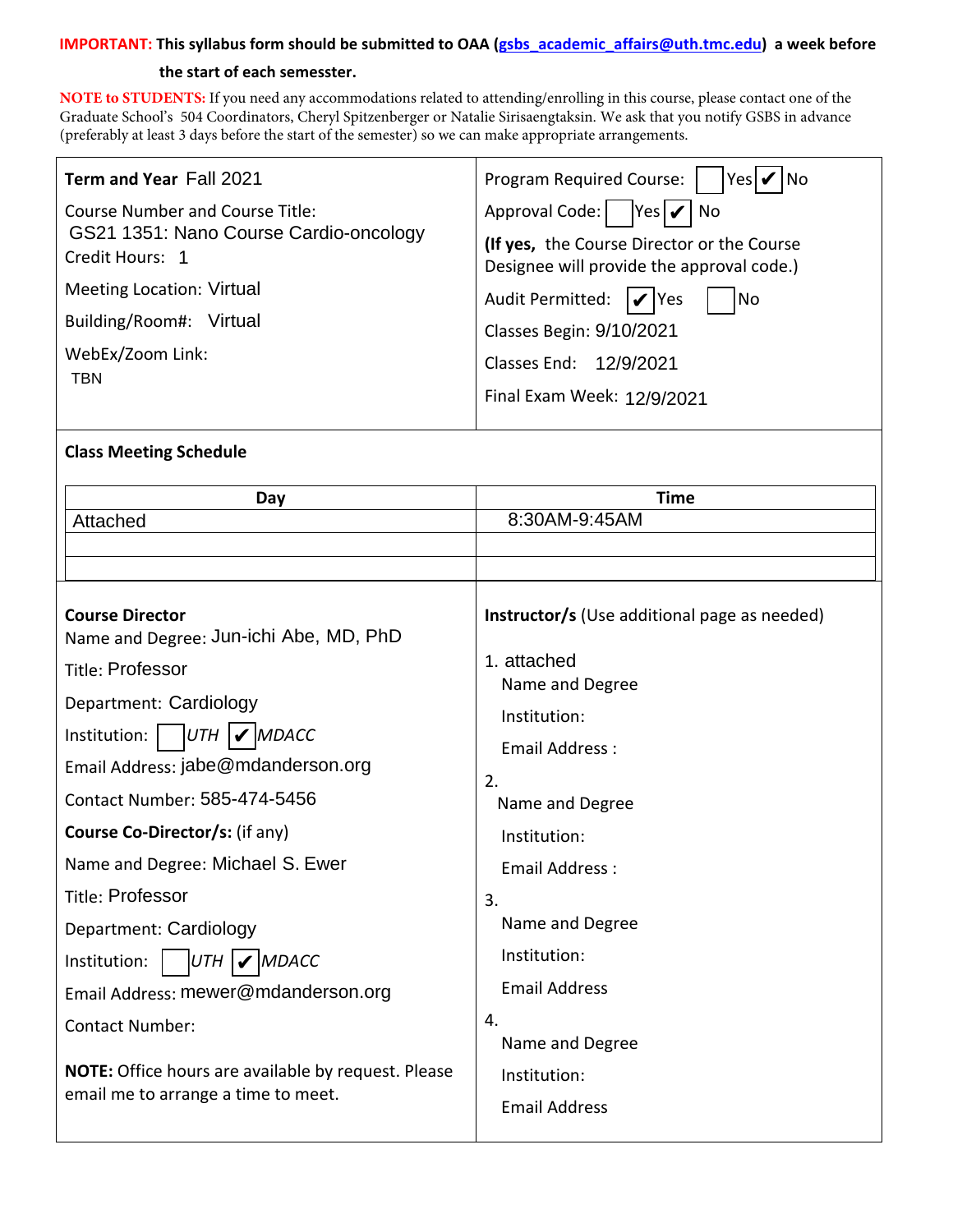GS21 1351 Nano course in Cardio-oncology (2021)

Director: Drs. Jun-ichi Abe and Michael S. Ewer Dates: September  $10^{th}$  – December  $10^{th}$ Time:  $8:30 \text{ am} - 9:45 \text{ am (CST)}$ Place: Virtual Class meets every Friday of the week. For more information/questions: Dr. Jun-ichi Abe (585-474-5456); jabe@mdanderson.org Course materials will be available through Box, for access contact: Jun-ichi Abe

Synopsis: This course is designed to provide students with not only a comprehensive overview of the structure and function of the cardiovascular system (CVS) in both normal and pathological states, but also cancer and cancer treatment can affect CVS function. Disease processes affecting normal cardiovascular homeostasis will be discussed in the context of both human disease and experimental model systems. The course will introduce clinical/translational topics, signal transduction and current therapies of both the CVS and cancer, and potential avenues for novel cardiovascular research from the view of cardiooncology. Lecturers include both clinical and basic scientists, providing a bench-to-bedside addition to the Ph.D. curriculum. There will be one 75-minute meetings per week, which will include lectures, paper discussions, case studies and lab studies. Evaluations will be based on a class participation, written review, and exam. The course is designed as an elective for students from numerous programs, and will ultimately be expanded into a two-semester course. There are no prerequisites for this course. Class size will be from 4-20 students, including a limited number of auditors. Auditors need to register for the course. Lectures are based on historical and recent literature. There is no required textbook, but can use "Cancer and the Heart" as the supplemental reading.

#### Learning Objectives

- 1. Understand the principles, challenges, approaches, and strategies of cardio-oncology research. Therefore, the trainees will be expected to attain the basic knowledge in terms of cancer treatment-associated CVD as well as both CVD and cancer treatments.
- 2. Understand the cardiac and vascular structure, and circulation system and function, and get the picture of the pathophysiology of common and major diseases of the cardiovascular system.
- 3. Grasp the molecular basis of cardiac contractility (e.g. E-C coupling, myosin-actin filaments) and electrophysiology (e.g. A-V conducting system and ion channels), and describe how abnormalities of these mechanisms produce important cardiovascular diseases, and understand the basics and molecular mechanisms of the process of vascular injury including atherosclerosis, aneurysm, restenosis, and hypertension.
- 4. Appreciate the importance of genetic factors in certain cardiovascular diseases and cancer treatment-associated CVD, and how to approach and analyze it.
- 5. Understand the current pharmacological strategy against CVD including ACEs,  $\beta$ -blockers, and PDE inhibitors in non-cancer patients.
- 6. Understand the current pharmacological strategy against oncogenesis, especially related to signal transduction and epigenetics including tyrosine kinase inhibitors (TKIs), DNA synthesis, histone de-acetylase (HDACs), and proteasome inhibitors.
- 7. Learn the incidents, pathogenesis, diagnosis, management, and prevention against cancer treatment associated CVD including heart failure, coronary and cerebral events, hypertension, thromboembolism, and arrhythmia.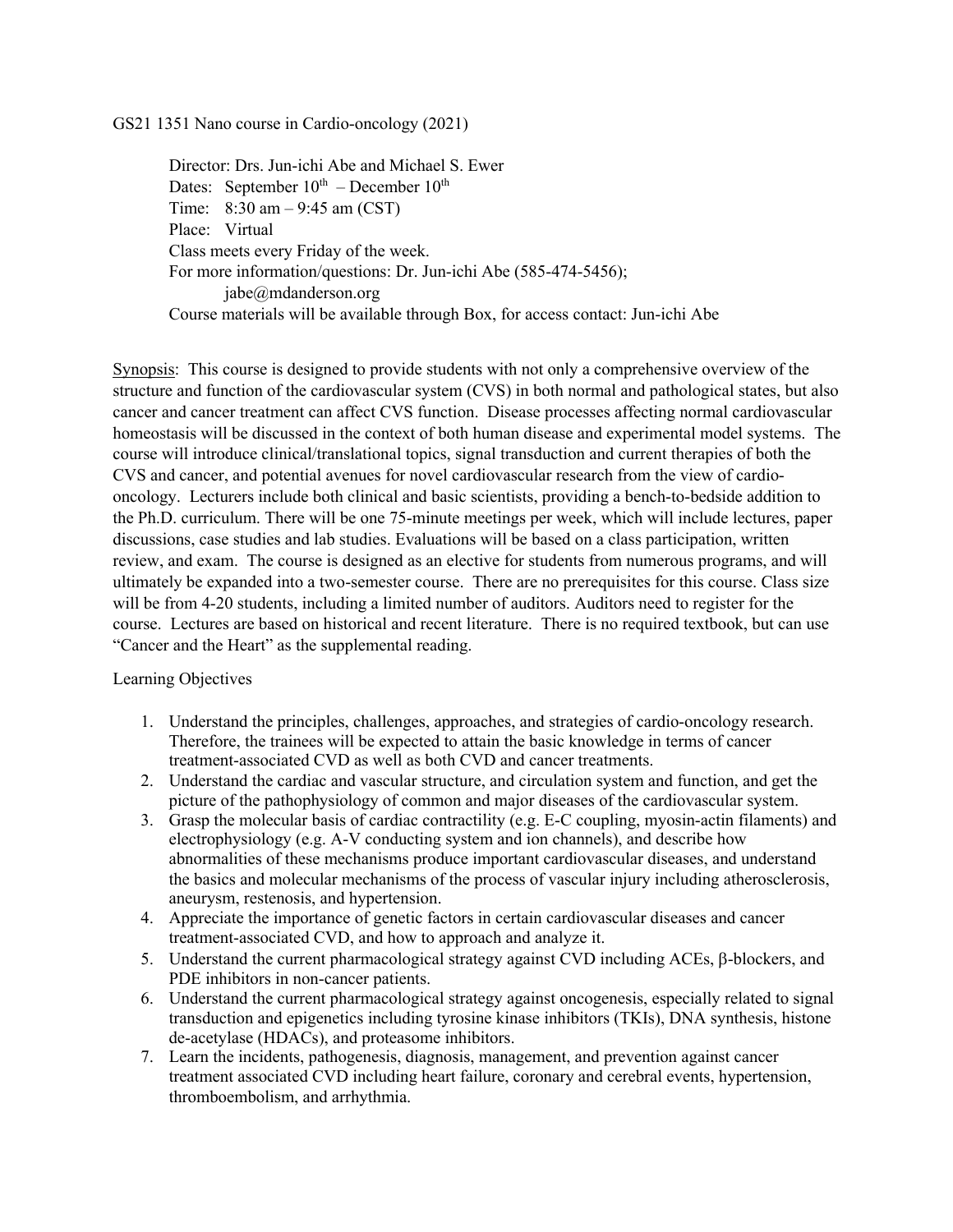- 8. Recognize the contribution of premature aging process in CVD, cancer, and cancer treatmentassociated CVD, especially for long-term effects after therapy, and its molecular mechanisms.
- 9. Understand the contribution of cancer treatment in increasing risk factors of CVD such as hypercholesterolemia and obesity and its molecular mechanisms.
- 10. Obtain the ability to critically evaluate the literatures related cancer treatment-associated CVD.
- 11. Apprehend and be able to articulate the potential and future directions of cardio-oncology including targeting the down-stream or CVD specific events induced by cancer treatments, which will prevent CVD but will have no effect on the efficacy of cancer treatment. For example, topoisomerase-IIβ (top2β) is reported to be one of the direct target molecules of cardiotoxic drugs of the anthracycline family. Thus, depletion of top2β ameliorates anthracycline-mediated cardiotoxicity. Notably, since the heart only expresses top2β, new anthracycline that only poisons top2α, but not top2β, will be beneficial for healing cancer, but avoiding cardiomyopathy.

| Sept.      | 10 | Pathophysiology of CVD in cardio-oncology                                                            | Dr. Jun-ichi Abe        |  |  |
|------------|----|------------------------------------------------------------------------------------------------------|-------------------------|--|--|
|            | 17 | Past, current, and future of Cardio-Oncology                                                         | Dr. Michael Ewer        |  |  |
| Oct        | 1  | <b>TBN</b>                                                                                           | Dr. Anita Deswal        |  |  |
|            | 8  | Anti-cancer drugs and cardio-oncology                                                                | Dr. Nicolas Palaskas    |  |  |
|            | 15 | Role of MRI in cardio-oncology                                                                       | Dr. Juan Lopez-Mattei   |  |  |
|            | 22 | Radiation and CVD toxicity from the perspective of cardiologist                                      |                         |  |  |
|            |    |                                                                                                      | Dr. Syed Wamique Yusuf  |  |  |
|            | 29 | Cardiovascular health during cancer care                                                             | Dr. Elie Mouhayar       |  |  |
| <b>Nov</b> | 5  | Cardiovascular toxicity in pediatric cancer patients                                                 | Dr. Eugenie Klieinerman |  |  |
|            | 12 | Arrhythmias in cardio-oncology                                                                       | Dr. Peter Kim           |  |  |
|            | 19 | Radiation Induced Heart Disease: Mechanism and Prevention Dr. Steven H. Lin                          |                         |  |  |
| Dec        | 3  | Genetics and iPSC-cardiomyocytes: tools for understanding cardiotoxicity<br>Dr. Michelle Hildebrandt |                         |  |  |
|            | 10 | Exam                                                                                                 |                         |  |  |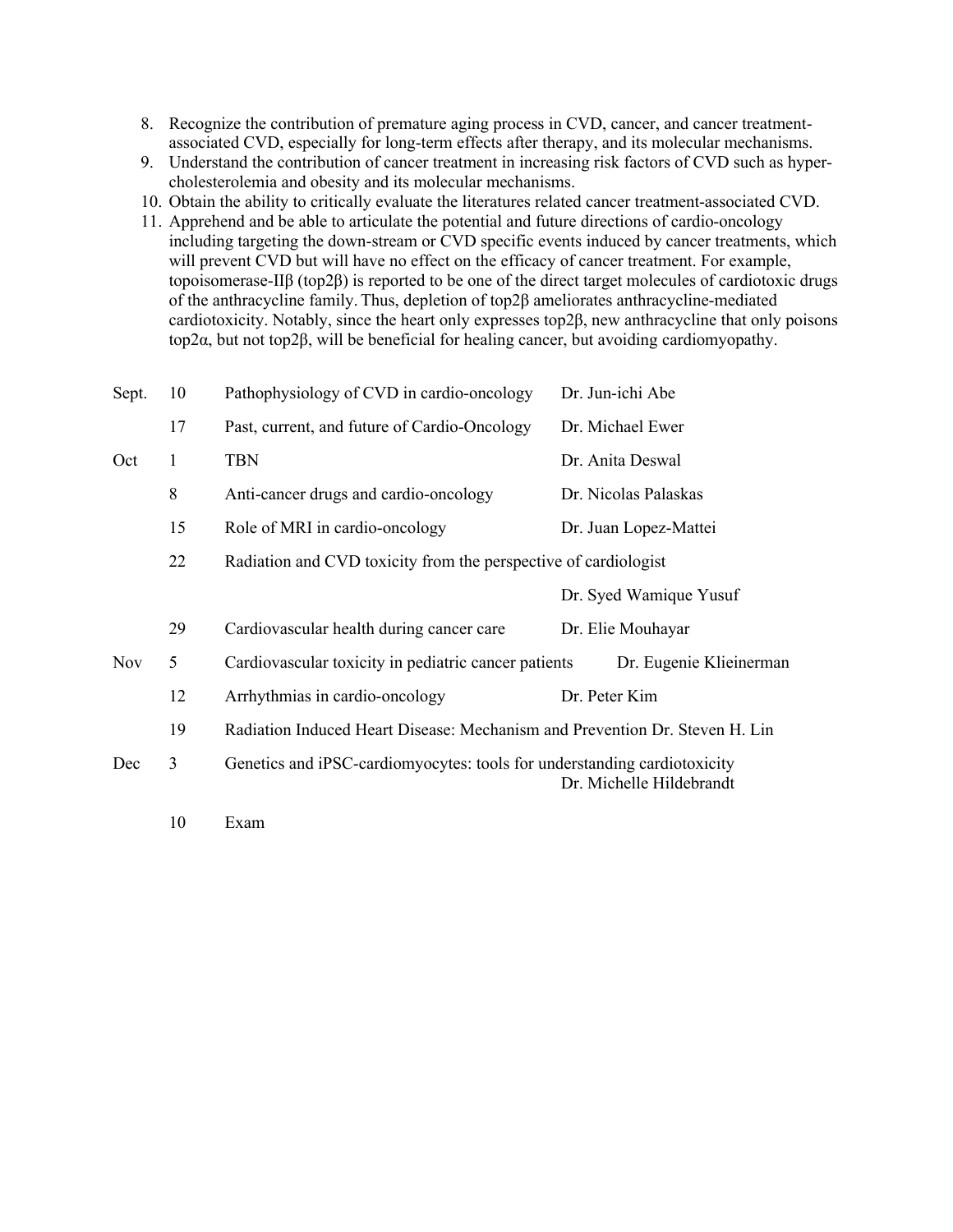| Teaching Assistant: (if any)                                                                                                                                                                                                                                                           | Cont. Instructor/s                                            |  |  |  |
|----------------------------------------------------------------------------------------------------------------------------------------------------------------------------------------------------------------------------------------------------------------------------------------|---------------------------------------------------------------|--|--|--|
| <b>NA</b><br>Name and Email Address<br>Name and Email Address                                                                                                                                                                                                                          | 5.<br>Name and Degree<br>Institution:<br><b>Email Address</b> |  |  |  |
| Course description: This course is designed to provide students with not only a comprehensive overview of the<br>structure and function of the cardiovascular system (CVS) in both normal and pathological<br>states, but also cancer and cancer treatment, which affect CVS function. |                                                               |  |  |  |
| Textbook/Supplemental Reading Materials (if any)                                                                                                                                                                                                                                       |                                                               |  |  |  |
| • Cancer and the Heart, Michael S. Ewer, 3rd Edition, People's Medical Publishing House                                                                                                                                                                                                |                                                               |  |  |  |

## **Course Objective/s:**

Upon successful completion of this course, students will

Apprehend and be able to articulate the potential and future directions of cardio-oncology including targeting the down-stream or CVD specific events induced by cancer treatments, which will prevent CVD but will have no effect on the efficacy of cancer treatment.

### *Specific Learning Objectives***:**

- 1. Understand the principles, challenges, approaches, and strategies of cardio-oncology res |
- 2. Learn the incidents, pathogenesis, diagnosis, management, and prevention against canc $\epsilon$  |
- 3. Recognize the contribution of premature aging process in CVD, cancer, and cancer treatr |
- 4. Obtain the ability to critically evaluate the literatures related cancer treatment-associated ( |
- 5.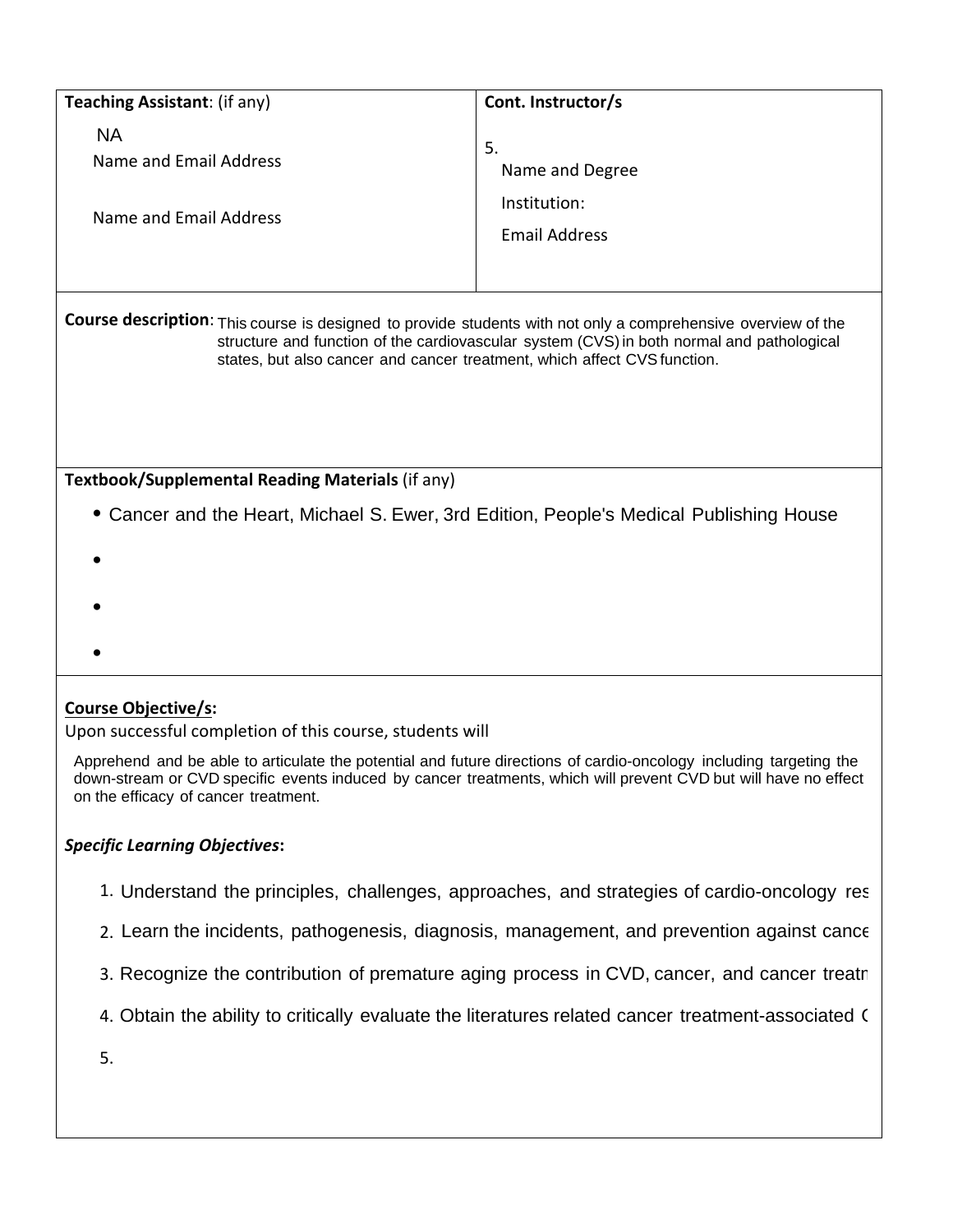### **Student responsibilities and expectations:**

Students enrolled in this course will be expected to perform the following activities each week.

- 1. Prepare, check, and review (study) the course materials including slides for each lecture.
- 2. Write 1 one-page literature synopses or review summary from the assigned topics.
- 3. Participate in and contribute to course discussions during lecture, review sessions
- 4. Prepare for and take a final examination based on lecture and some reading materials.

Students are expected to check and review each lecture material (slides and papers) prior to class. While you may work and discuss all course materials and assignments in groups, all writing assignments must be your own. Plagiarism and failure to properly cite scientific literature and other sources will not be tolerated and are grounds for dismissal from the course and further GSBS disciplinary action. Cheating or engaging in unethical behavior during examinations (quizzes and final) will be grounds for dismissal from the course without credit and further GSBS disciplinary action.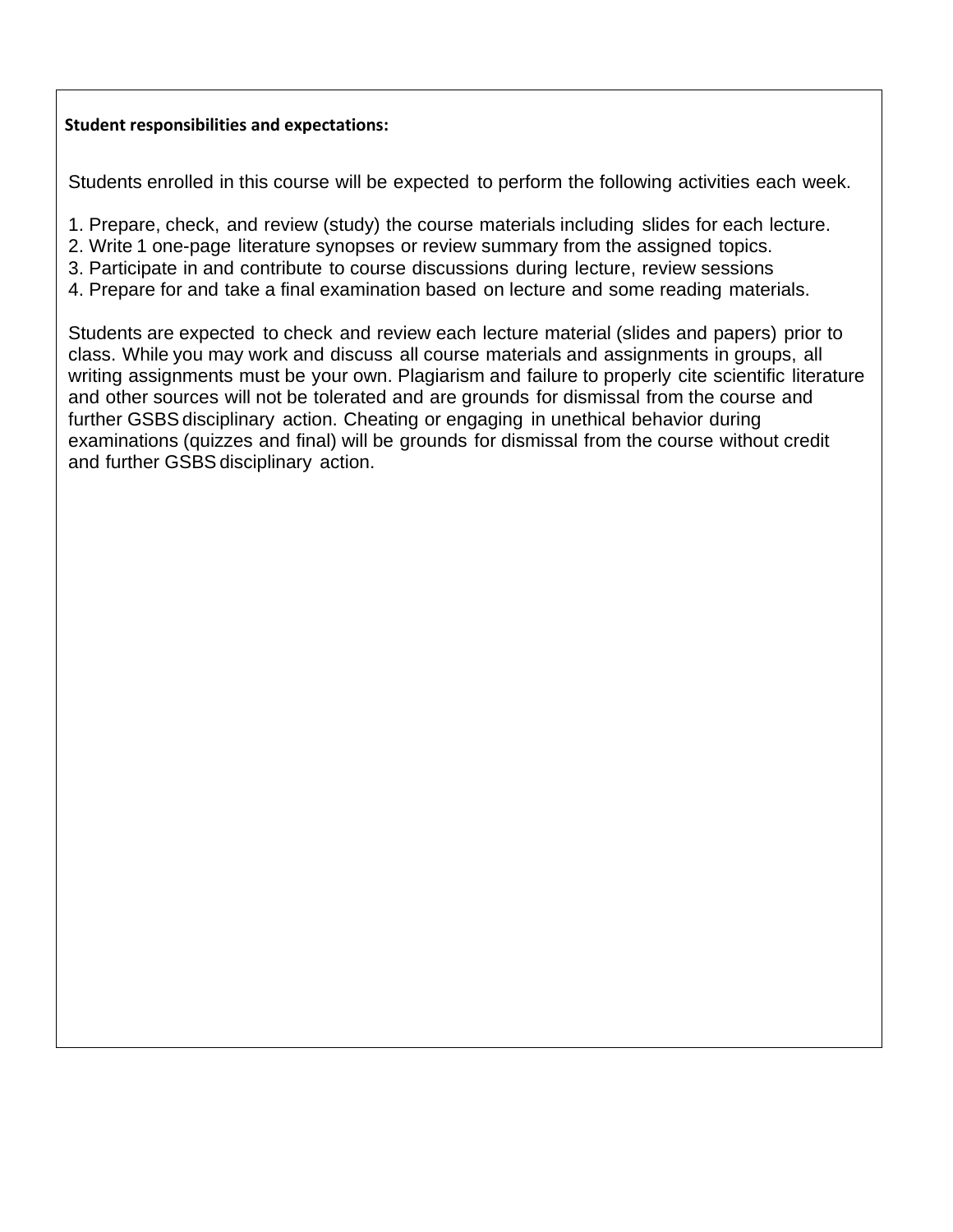| Grading System: $\mathcal{V}$ Letter Grade (A-F)<br>Pass/Fail |    |                               |                                                                       |            |
|---------------------------------------------------------------|----|-------------------------------|-----------------------------------------------------------------------|------------|
|                                                               |    |                               | Student Assessment and Grading Criteria: (May include the following:) |            |
| Homework (34 %)                                               |    | Written review<br>Description |                                                                       |            |
| %)<br>Quiz (                                                  |    | Description                   |                                                                       |            |
| Presentation (<br>%)                                          |    |                               | Description                                                           |            |
| Midterm Exams (                                               | %) |                               | Description                                                           |            |
| Final Exam (33 %)                                             |    |                               | Description                                                           |            |
| Workshop or Breakout-Session (<br>%                           |    | Description                   |                                                                       |            |
| Participation and/or Attendance (33 %)                        |    | Description                   |                                                                       |            |
| <b>CLASS SCHEDULE</b>                                         |    |                               |                                                                       |            |
| <b>Duration</b><br>Day/Date<br>(Hr)                           |    |                               | <b>Lecture Topic</b>                                                  | Lecturer/s |
|                                                               |    |                               | Check the attached document                                           |            |

# **CLASS SCHEDULE**

|          | <b>Duration</b> |                             |            |
|----------|-----------------|-----------------------------|------------|
| Day/Date | (Hr)            | <b>Lecture Topic</b>        | Lecturer/s |
|          |                 | Check the attached document |            |
|          |                 |                             |            |
|          |                 |                             |            |
|          |                 |                             |            |
|          |                 |                             |            |
|          |                 |                             |            |
|          |                 |                             |            |